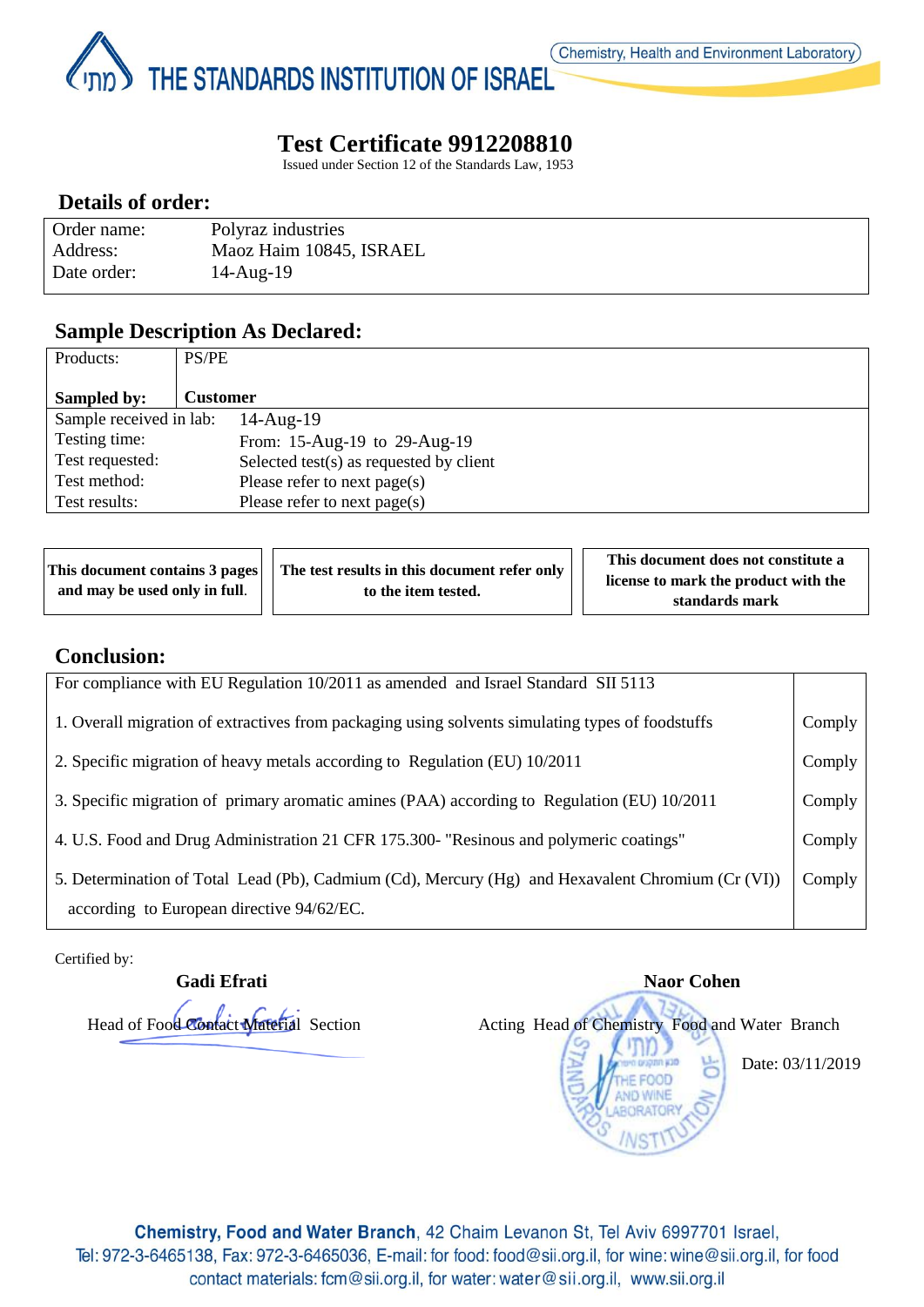

THE STANDARDS INSTITUTION OF ISRAEL

Page 2 of 3 pages

Page **2** of **3**

# **Test Certificate No.9912208810**

Issued under Section 12 of the Standards Law, 1953

*Description: Description:* PS Sheet and thermoforming products from it. PS is food contact layer. *Aqueous and alcoholic foodstuffs, acidic, oily, milk products and dry food products for hot fill conditions at a temperature between 70ºC for 2 hours, or heating up to 100ºC for up to 15 minutes and also for prolonged storage at 40ºC and refrigerated storage.*

#### *1- Overall Migration Protocol*

Selection of test conditions as specified to Regulation 10/2011 Annex III, V; Selection of test method: EN 1186-1

| ыскопон от коятносном. Его тто т |                       |                           |                        |                  |
|----------------------------------|-----------------------|---------------------------|------------------------|------------------|
| <b>Tested sample</b>             | <b>Food Simulants</b> | <b>Test conditions</b>    | Extractives, mg/sq. dm | Limit, mg/sq. dm |
| <i>PS/PE</i>                     | A (Ethanol $10\%$ )   | 10 days at $40^{\circ}$ C |                        | 10               |
| PS/PE                            | B (Acetic Acid<br>3%  | 10 days at $40^{\circ}$ C |                        | 10               |
| <i>PS/PE</i>                     | $D2$ (Olive oil)      | 10 days at $40^{\circ}$ C | 3.6                    | 10 <sup>2</sup>  |

# *2-Specific migration of metals according to Regulation (EU) 10/2011*

Selection of test method: EN 13130-1 and sample preparation in 3 w/w % acetic acid at 40°C for 10 days Method: ICP-AES (inductively argon coupled plasma emission spectroscopy)

| Soluble metal    | SML, ppm | MDL, ppm | Results, ppm |  |  |
|------------------|----------|----------|--------------|--|--|
| <b>Barium</b>    |          | 0.1      | ND           |  |  |
| Cobalt           | 0.05     | 0.05     | ND           |  |  |
| Copper           |          | 0.1      | ND           |  |  |
| <i>Iron</i>      | 48       |          | ND           |  |  |
| Lithium          | 0.6      | 0.1      | ND           |  |  |
| Manganese        | 0.6      | 0.1      | ND           |  |  |
| Zinc             |          | 0.5      | ND           |  |  |
| Aluminum         |          | 0.1      | ND           |  |  |
| Nickel           | 0.02     | 0.01     | ND           |  |  |
| $N_{\alpha}$ to. |          |          |              |  |  |

Note:

ppm=mg/kg  $(1,000 \text{ ppm}=1,000 \text{ mg/kg}=0.1\%)$ ; SML = Specific Migration Limit;x ND= Not Detected (<MDL); MDL=Method Detection Limit;

| 3- Specific migration of Primary aromatic amines (PAA)- according to Regulation (EU) 10/2011                         |                |                           |     |      |
|----------------------------------------------------------------------------------------------------------------------|----------------|---------------------------|-----|------|
| As specified in Regulation (EU) No. 10/2011 ANNEX III and V. Method: In-house method                                 |                |                           |     |      |
| <b>Food Simulants</b><br><b>Test conditions</b><br>Limit, mg/kg<br><b>Extractives, mg/kg</b><br><b>Tested sample</b> |                |                           |     |      |
| <i>PS/PE</i>                                                                                                         | Acetic acid 3% | 10 days at $40^{\circ}$ C | ND. | 0.01 |